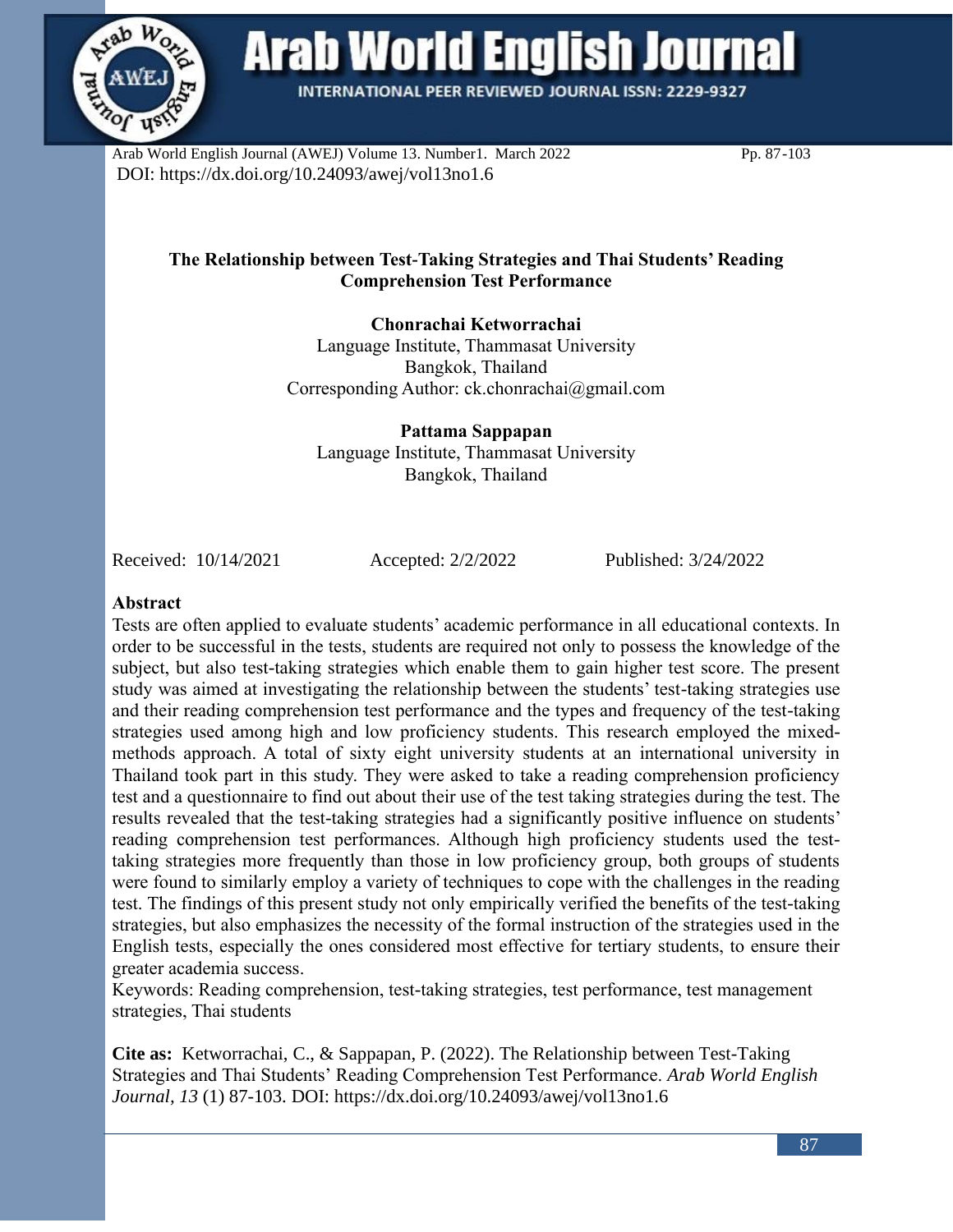## **Introduction**

Tests or exams are an assessment tool administered to measure and evaluate test takers' knowledge and skills or even learning progress in a particular topic, subject or issue, especially in educational contexts of all levels (Cohen, 1998; Roger & Harley, 1999). Still, a number of ELT scholars point out that the success in the tests is not only dependent on content knowledge, but also on test-taking strategies as well as individual students' academic background. That is to say, test performance or test scores involve a wide range of variables, such as linguistic knowledge, world knowledge, analytical skills, time management skills, or processing capacity, just to name some. (Cohen, 2006; Dodeen, 2015; Hambleton, Swaminathan & Rogers, 1991; Ajideh & Nourdad, 2019; Lee, 2011). Unquestionably, the test-taking strategies play a substantial role in ensuring satisfactory achievements in English language testing.

Test-taking strategies are commonly utilized in virtually all language testing situations and test forms and formats, encompassing oral test, paper-based test and computerized test (Cohen & Upton, 2007). So far, those students employ to tackle the tests and how the students use such strategies have been extensively studied, mostly with reading strategies as the main research focus (Dodeen, 2015; Phakiti, 2003). Hirano (2009) and Salehi (2011), for example, mentioned in the same manner that, regardless of students' language proficiency, the use of the test-taking strategies positively influenced the reading test performance. These strategies were frequently adopted as compensatory strategies by exploiting prior knowledge, intuition, and preconception to compensate for insufficient knowledge or understanding in what they read, or by resorting to context clues to make sense of the meanings of unfamiliar and unknown words or establish intersentential links within and between paragraphs.

In spite of verified merits of the test-taking strategies in enhancing overall performance in reading tests, as noted by Cohen (2006), not all test-takers know well what strategies to use and how to put them into operation to maximize their scores in the actual testing situations. Thanks to these reasons, it comes as no surprise that why some students perform better than their counterparts on the same test. Moreover, Lee (2011) pointed out in his paper that currently a number of language teachers are still not fully aware of their students' incapability to approach the test properly. As a consequence, the teachers seem to inadvertently have overlooked the significance of equipping students with effective tactics to deal with the tests.

Moreover, Singh, Ong, Singh, Maniam and Mohtar (2021) noted that, so far, there is not much research addressing the relationship between students' test-taking strategies and their test scores in Thai context, especially at college level. Consequently, to bridge this gap, this current study aims to investigate the relationship between students' with different proficiency levels testtaking strategies and their reading comprehension test performance. The findings would fulfill the gap in the literature on how university students approach reading comprehension tests, and would make the teachers see the significance of integrating the instruction of the test-taking strategies into the language programs offered by the university. The questions posed in this research are as follows:

1. Is there a relationship between test-taking strategies use and students' reading comprehension test performance?

2. How do high and low proficiency students differ in their use of test-taking strategies?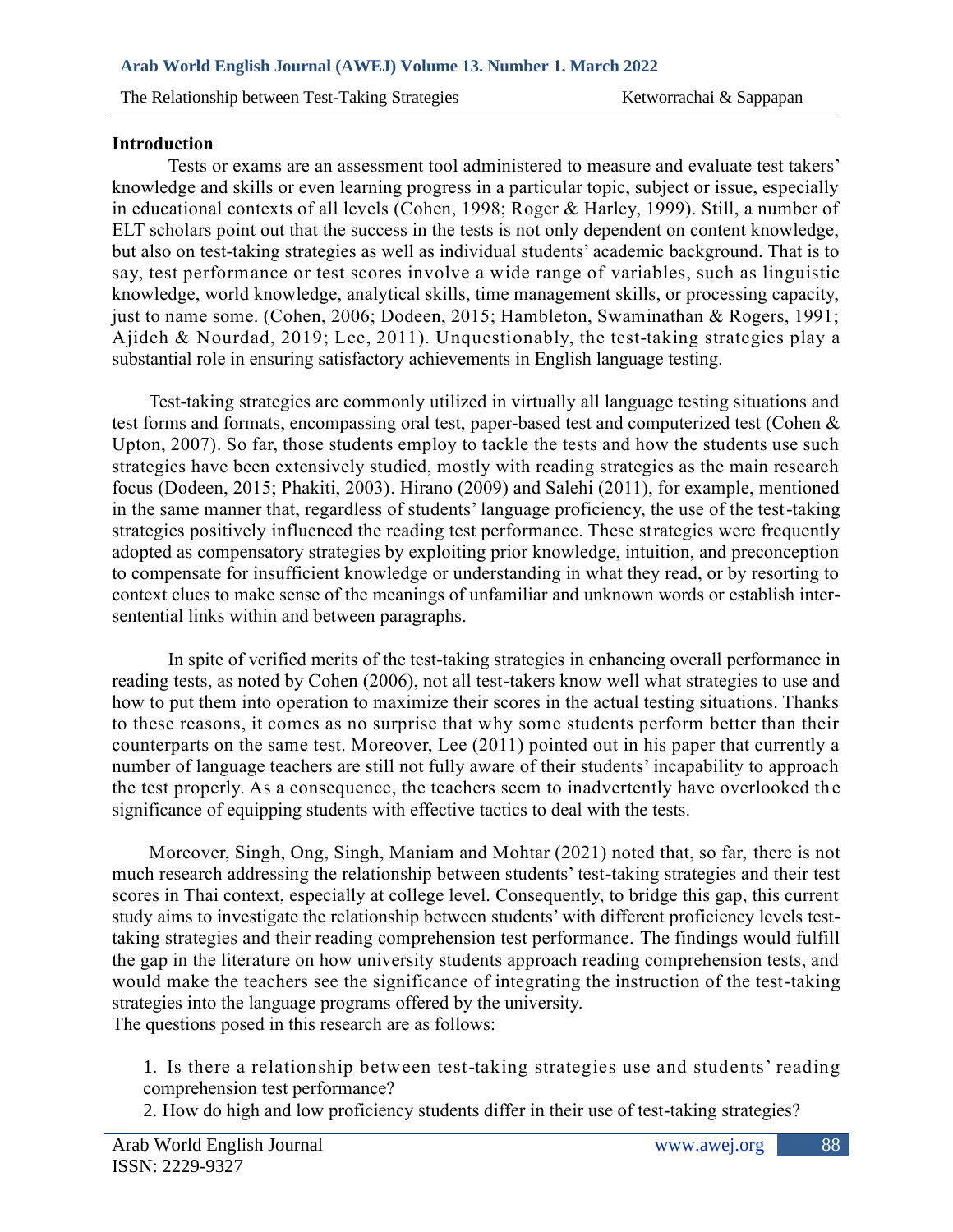## **Literature Review**

In this section, the concept of test-taking strategies, the relationship between the use of the test-taking strategies and reading comprehension test performance as well as the previous research on the test-taking strategies are presented.

# *Test-Taking Strategies*

Over the two decades, many scholars have defined the meanings of test-taking strategies. Broadly speaking, Test-taking strategies refer to the analysis and problem solving approaches test takers employ to answer questions in a testing situation. According to Nikolov (2006), the testtaking strategies are defined as tactics or techniques used by individual test-takers to circumvent difficulty or problems in tests. As Cohen and Upton defined the term (2006), the test-taking strategies are "test-taking processes which the respondents have selected and which they are conscious of" (p.4) used to solve specific test tasks. Nonetheless, there exist at least three convergent meanings of the test-taking strategies arising from the literature, which include: 1) language learner strategies (Cohen & Upton, 2006; Cohen, 2013; Bremmer, 1999), 2) test management strategies (Oxford, 1990; Cohen, 1998), and 3) test wiseness strategies (Allan & MacLennan, 1997; Roger & Harley, 1999; Winke & Lim, 2017).

With reference to language learner strategies, they are defined as the ways students adopt to carry out test tasks by utilizing fundamental language knowledge and skills of writing, reading, speaking, listening as well as lexical, grammatical, and translation knowledge and experiences (Cohen & Upton, 2006; Cohen, 2013). As exemplified by Cohen (2006), within a reading comprehension test, a student might use a technique of word-for-word translation to construct meanings and details out of a written text in order to ultimately arrive at literal and global comprehension. Also, skimming and scanning can be operationalized by a test-taker as a speed reading technique with the aim to get a general overview of the target material, subsequently making him capable of producing a correct response to language test items. Bremmer (1999) addressed these language strategies as 'a set of integrated skills' which is a combination of receptive and productive skills.

 Regarding test management strategies, some second language acquisition and English language teaching scholars view them as tactical procedures adopted by test-takers by relying on test content-related knowledge, rather than linguistic skills, which may include, but are not limited to time management, reasoning, guessing, error-avoidance, elimination, monitoring, and risk taking (Cohen, 1998). This type of strategies is commonly employed among experienced test-takers, in particular the ones who are accustomed to multiple-choice and fill-in-the-blanks tests (Anderson, 2001). As Peng (2005) remarked, proficient test-takers always review all the questions to find the keywords and match them with similar or the same keywords in the provided text. The selected keywords would serve as clues which are then exploited to get rid of distraction choices, thus enabling the test-takers to focus only on the remaining options. In some cases, if the test time is running out, some students might decide to make a logical guess, instead of a random one, based on their current knowledge to maximize the chances to obtain the correct answer.

With respect to test wiseness strategies, they are conceptualized as the actions to note and take advantage of test forms and formats with no reliance on any subject and world knowledge (Roger & Harley, 1999). Cohen also (2013) defines test wiseness strategies as "using knowledge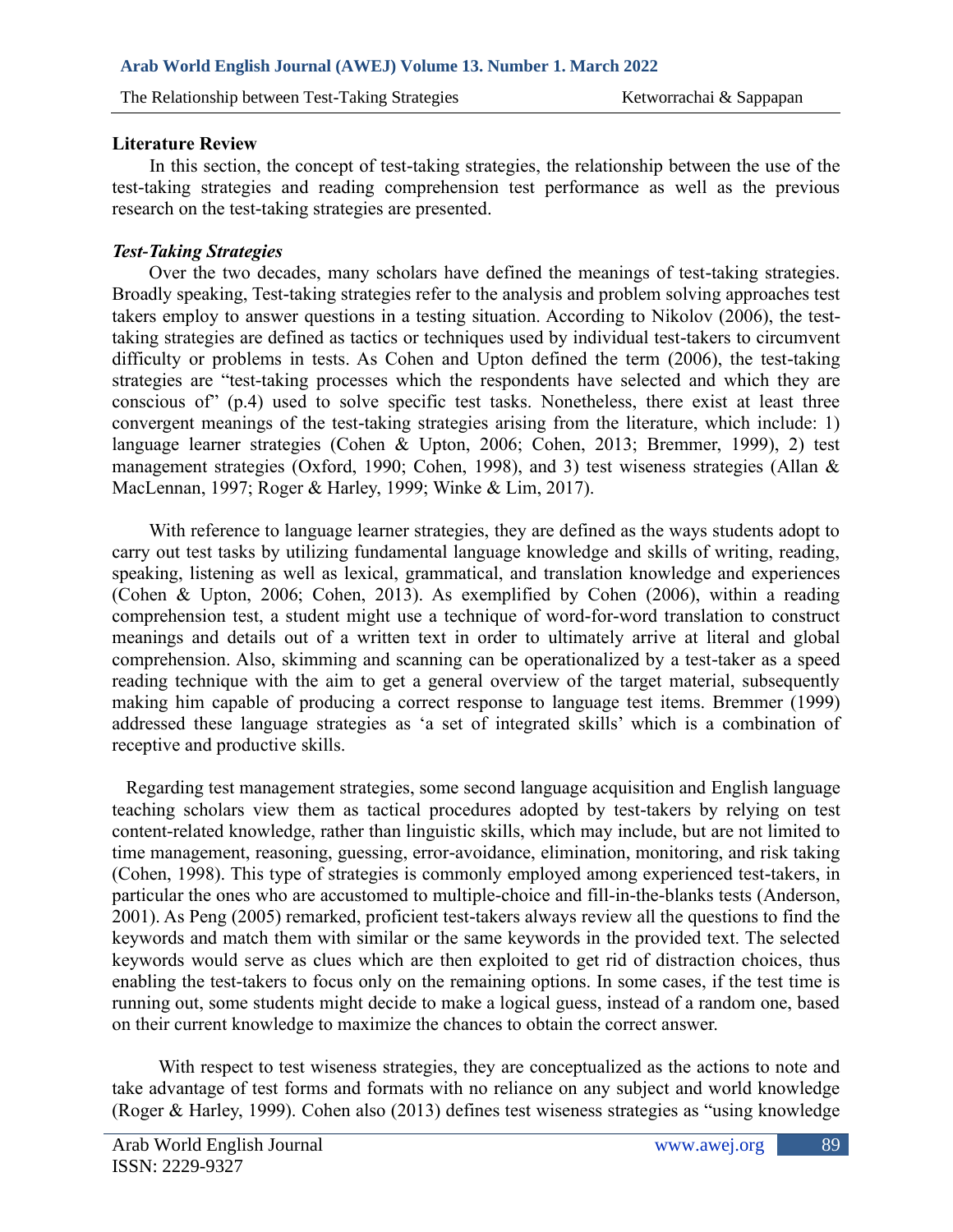of testing formats and other peripheral information to obtain responses – very possibly the correct ones –on language tests without engaging the requisite L2 knowledge and performance ability." (Cohen, 2013, p. 4). Essentially, such strategies are matters of strategic selection and elimination decision. Allan and MacLennan (1997) explained a certain ways that test wise testtakers approach the test of different patterns. In the case of multiple-choice test, they just glance over the choices and eliminate one of them that make the least sense to them such as 'none of the above', 'all of the above' or "A and B". As for open-ended questions, the test-takers might choose to do an easy item or one with the highest mark first before moving on to the rest of the questions. Sometimes tricky or ambiguous questions might be skipped. However, the prudent test-takers would not forget to mark those skipped questions in order for them to come over before the test ends, thus reducing the chances of leaving any questions blank unintentionally. Winke and Lim (2017) stated that these strategies help students to "know things that are unrelated to what is actually being tests" (p. 318) and, significantly, they do not have to be academically knowledgeable to effectively apply the tactics.

It is quite apparent that what is meant by test-taking strategies is subject to the techniques and procedures used by test-takers (Bumbálková, 2021). Even though the definitive meanings of the test-taking strategies vary based upon an individual's interpretations, they all have beneficial effects, at least to some extent, on the test-takers' test performance when they are used appropriately.

### *Test-Taking Strategies and Reading Comprehension Test Performance*

 As empirically evidenced by some research studies, it was found that test-taking strategies correlate positively with students' test performance in the reading tests (Huang, 2016; Lee, 2011; Phakiti, 2003). Still, the effectiveness of each strategy variably depends on such factors as individual students' language proficiency, background knowledge, test type and format, gender, culture, native language or even psychological factors such as anxiety, motivation or attitude towards the tests (Hambleton, Swaminathan & Rogers, 1991). Accordingly, a variety of strategies are employed differently, resulting in different test outcomes. To ensure the best possible score, Ajideh and Nourdad (2019) suggested that the test candidates use various strategies to respond to a given task in the reading comprehension test. To illustrate this point, the test-takers should keep away from pure guessing at all costs and instead make an educated guess by using their prior knowledge to its fullest, as well as not stick with undue hesitation and spare time for the rest of the test. In a similar vein, Roger and Harley (1999) advised the students to notice the characteristics of the exams they are performing, read the instruction carefully, evaluate the point value of each item in the entire test and manage the allotted time properly. In addition, to narrow down the possible choices, it is recommended that key points and semantic clues be drawn from both questions and different parts of the reading passage in order to make intertextual inferences. Altogether, these strategies will complement each other; therefore, the probability of getting a higher score could be warranted.

#### *Previous Studies on Test-Taking Strategies*

Over the past three decades have seen a growing body of research on test-taking strategies. The review of the previous studies revealed that the majority of the research were carried out to find out the relationship between test-takers' test-taking strategies used and their

|  |  |  |  |  |  |  |  |  |  | test performance. |  |  |  |  |  |
|--|--|--|--|--|--|--|--|--|--|-------------------|--|--|--|--|--|
|--|--|--|--|--|--|--|--|--|--|-------------------|--|--|--|--|--|

90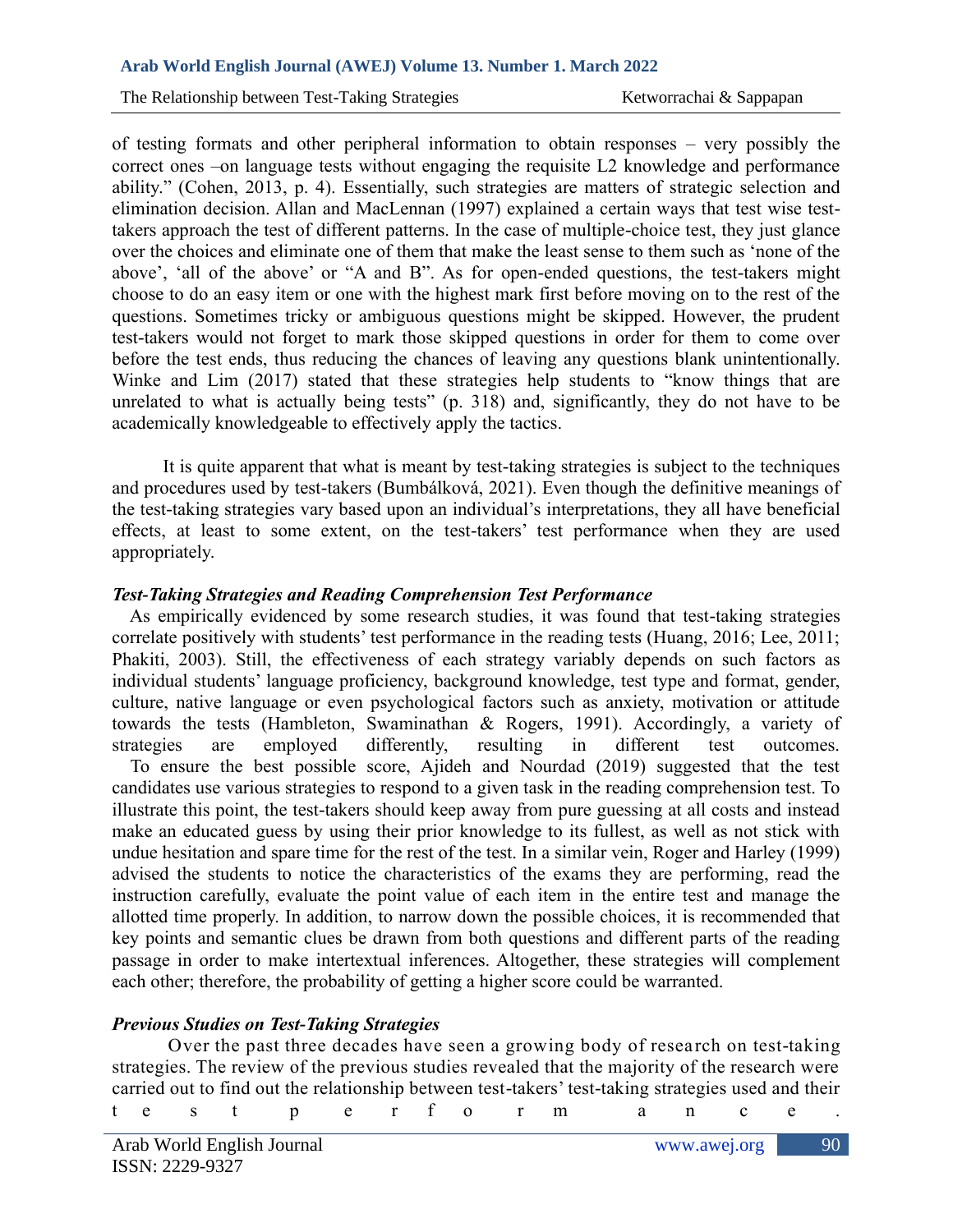The Relationship between Test-Taking Strategies Ketworrachai & Sappapan

Whereas some research in this area employed a qualitative methodology such as questionnaires, interviews, self-reports and think-aloud protocols (Rubb, Ferne & Choi, 2006; Yang, 2004), other studies employed a mixed-method approach with a combination of pre- and post-comprehension tests with such instruments as open-ended and close-ended questionnaires and recall interviews (Ajideh & Nourdad, 2019; Lee, 2011; Razaei, 2005; Yien, 2001). The participants in almost all of the studies were the college students of diverse language background such as Iranian, Chinese, Korean, American, and with different language proficiency levels. Razaei (2005) and Yien (2001) conducted the quantitative studies on test-takers' used of testtaking strategies and their overall test performance. The results demonstrated that there was a positive correlation between test-takers' use of test-taking strategies and their overall test performance. Nevertheless, there were other research studies that showed the contrast results, which found no significance difference in high and low proficiency test-takers' test-taking strategies use and their test scores (Lee, 2011; Tavakoli & Samian, 2014).

 Rubb et al. (2006) and Yang (2004) conducted qualitative studies to investigate individual students' characteristics of their use of test-taking strategies. The results showed that the use of test-taking strategies varied according to individual students' characteristics. Test management and test wiseness strategies were found to be the most frequently used strategies among students (Rubb et al., 2006; Yang, 2004). The examples of commonly used strategies included underlying keywords in the questions, eliminating distraction choices, retrieving information from long-term memory and managing the test time based on test formats. In addition, Singh et al. (2021) investigated weak students' test-taking strategies use in Malaysia. The results provided insight into weak students' use of test-taking strategies. They tended to employ a compensation strategy by mean of which guessing answers.

 The previous studies on test-taking strategies in Thailand were found be similar to those done in international setting in terms of research focus and research instruments. Phakiti (2003) and Oranpattanachai (2010) conducted similar studies on students' test-taking strategies. They found that the use of students' test-taking strategies was beneficial on their test scores. The strategies helped Thai students of different language levels respond to the test tasks more wisely and confidently. The researchers indicated that a wider array of strategies were utilized by high achieving students more frequently than lower achieving ones; this was one of the main reasons why high achievers always outperformed low achievers in the tests. Vattanapath and Jaiprayoon (1999) and Waiprakhon and Jaturapitakkul (2018) pointed out in their research that the ways each strategy was employed were a good reflection of students' behaviors employed for the sake of getting the highest score. Although students of different proficiency levels employed the same strategies, more advanced students were found to be better utilizing the test-taking strategies than their friends.

 To date, in Thai educational context, since there has been little research reported on the connection between test-taking strategies and test performance, the aim of the present research is to explore further such relation among high and low proficiency students in order to highlight and verify the benefits of the test-taking strategies.

### **Methods**

Since this research aims to explore university students' test-taking strategies use when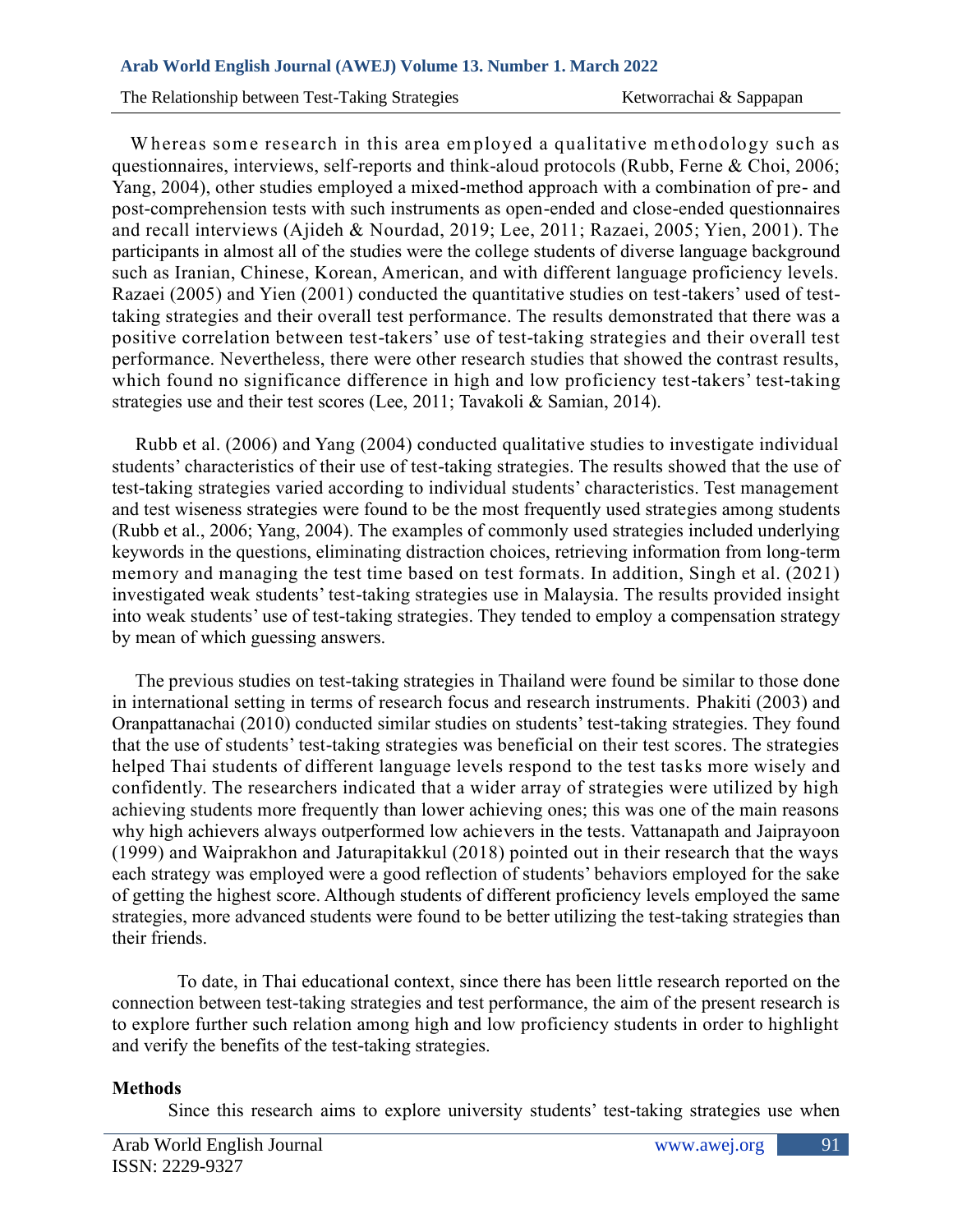dealing with the reading comprehension test, it requires both quantitative and qualitative data to validate the findings. Therefore, a mixed methods approach was employed as it allows for data triangulation, which would lead to greater data accountability and comprehensiveness.

## *Participants*

The participants of this research are 68 English I students who enrolled in an English I course offered by Institute for English Language Education (IELE) at an international university as the required course in the academic year 1/2020. The sample, convenience sampling, was randomly assigned to the researcher by Office of the University Registrar. Since the course is a core course for all freshmen, the participants in this study are students from different disciplines and faculties.

### *Instruments*

There were two research instruments employed in this current study: reading comprehension proficiency test and test-taking strategies questionnaire.

Reading comprehension proficiency test consisted of 30 multiple choice items, testing reading proficiency level of the students. In order to assess the reliability of the reading proficiency test results, Cronbach's Alpha test was conducted in SPSS Statistics program with all of the test items. The result showed the relative consistency of the participants' performance on all test items with the obtained Cronbach's Alpha total of .75 and p-value <0.05.

The test-taking strategies questionnaire was developed from the one used in the study by Cohen and Upton (2007). The participants were asked to go through a 5-ponit Likert scale on test-taking strategies with 1 for never, 2 for seldom, 3 for sometimes, 4 for usually, and 5 for always. The questionnaire consisted of 11 statements on language learning strategies, 10 statements on test management strategies, and 10 statements on test wiseness strategies, with open-ended slot for students to freely express their comments on their use and experience of each strategy at the end of the questionnaire.

# *Data Collecting Procedures*

Data were collected in two main phases. In the first phase, the participants were asked to take 30 multiple-choice questions reading proficiency test to measure their reading proficiency. The participants were grouped according to their reading comprehension proficiency test scores. After taking reading comprehension test, students were put into high and low proficiency groups. The students who gained scores 25.5 or above were assigned to high proficiency group, and those who gained 12 or below were assigned to low proficiency group. The number of students in each group is presented in Table one.

|                      | .<br>.          |           |
|----------------------|-----------------|-----------|
| Level of Proficiency | Range of Scores | Frequency |
| High                 | Above $25.5$    |           |
| $L$ <sub>O</sub> W   | Below 12        |           |
| Total                |                 | ∼         |

Table 1. *Distribution of test scores in different levels of proficiency* 

In the second phase, after taking reading comprehension test, the participants were given a 30 items test-taking strategy questionnaire to find out about their test-taking strategies used in the reading comprehension test which encompassed three types of strategies: 1) language learning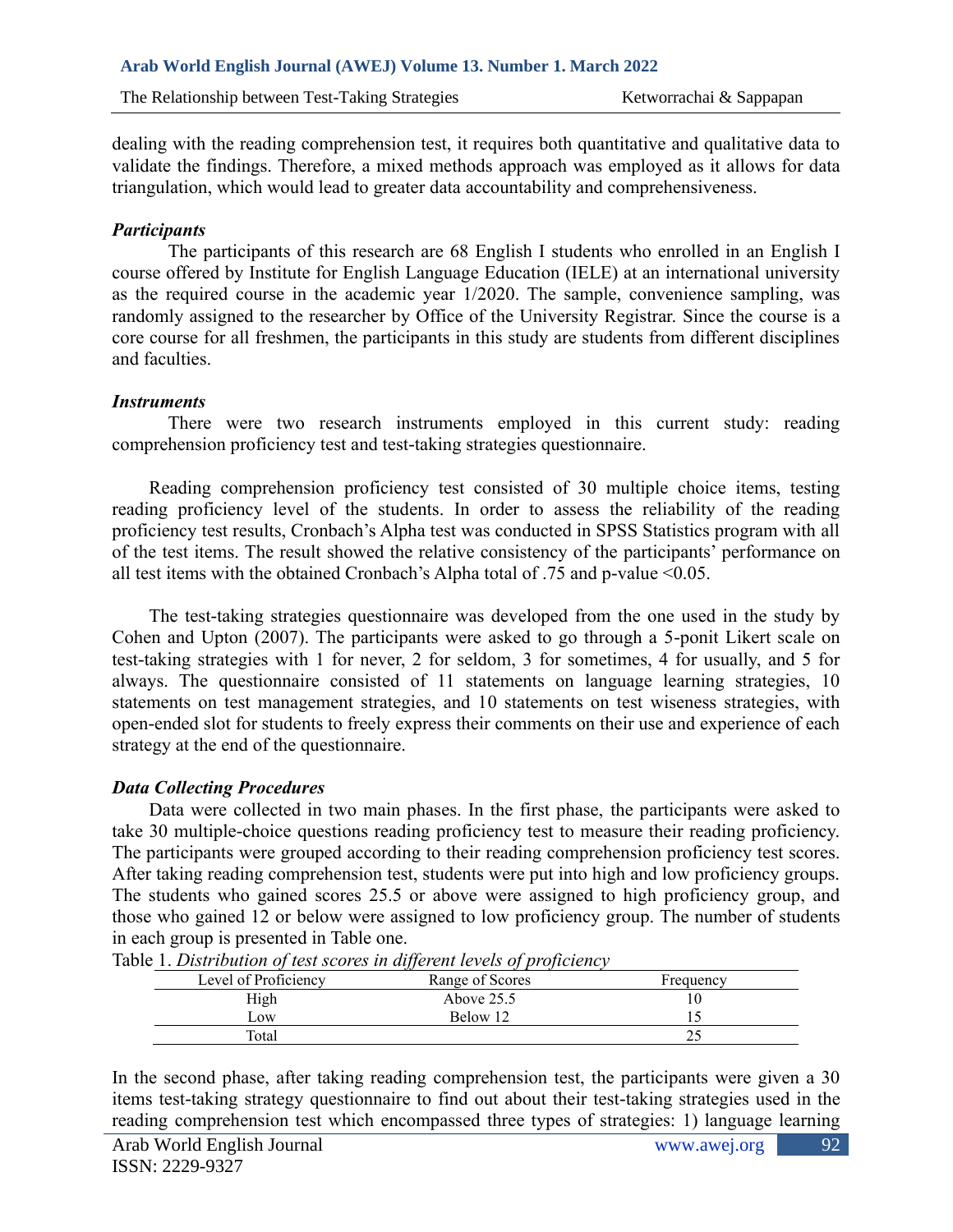The Relationship between Test-Taking Strategies Ketworrachai & Sappapan

strategies, 2) test management strategies and 3) test wiseness strategies.

## *Data Analysis*

The data collected from reading comprehension proficiency test and questionnaires were analyzed by SPSS program which was used to calculate the frequency, arithmetic means  $(\bar{x})$ , and standard deviation (S.D.) of each item. The self-administered 5-point Likert scale questionnaires were analyzed using the descriptive method with Pearson product-moment correlation. The independent-sample t-test was used to compare the data collecting from high and low proficiency groups students.

# **Results**

# *Question 1: Is there a relationship between test-taking strategy use and students' reading comprehension test performance?*

The analysis of Pearson product-moment correlation showed that there was a significant relationship between students' test-taking strategies and their reading test performance. ( $r = .44$ ,  $p = .00$ ). As presented in Table two, the mean score of students' test-taking strategies use was 3.12 (S.D. = .59), whereas the mean score of students' reading comprehension test was 16.41  $(S.D. = 5.14)$ .

Table 2. *Overall correlations between test-taking strategies and students' test performance*

| Test-taking strategies                      |      |  |          |  |
|---------------------------------------------|------|--|----------|--|
| Students' test performance                  | 6.41 |  | $0.00^*$ |  |
| $n < 0.01$ (2-tailed) $n < 0.05$ (2-tailed) |      |  |          |  |

*p ≤ 0.01 (2-tailed) p ≤ 0.05 (2-tailed)*

All three aspects of test-taking strategies were statistically correlated with students' reading comprehension test performance as presented in Table three.

Table 3. *Overall correlation scores of three aspects of test-taking strategies and students' test performance*

|                             |          | тM.                  | гw                            | Overal |
|-----------------------------|----------|----------------------|-------------------------------|--------|
| Language learner strategies |          | $77$ **              | ∗*∩∗<br>.os                   | $27**$ |
| Test management strategies  | 77       |                      | $.68**$                       | $57**$ |
| Test wiseness strategies    | $.68***$ | $.68***$             |                               | 22     |
| Overall scores              | 27       | $\epsilon$ $\neg$ ** | $\mathbf{a} \cdot \mathbf{a}$ |        |
|                             |          |                      |                               |        |

*p ≤ 0.01 (2-tailed) p ≤ 0.05 (2-tailed)*

As Table three demonstrated, test management strategies showed a strongest relationship with students' test scores  $(r = .57)$  as they were most employed in testing situation. This showed that the more frequently a student employed test management strategies, the better her/she performed on the reading comprehension test. Moreover, language learner strategies also gained high relationship with students' test scores  $(r = .37)$ . Even though the correlation between students' reading comprehension test performance and test wiseness strategies was not high, test wiseness strategies were still correlated with students' test scores at least to some extent  $(r = .23)$ .

*Question 2: How do high and low proficiency students differ in their types and frequencies of test-taking strategies used?*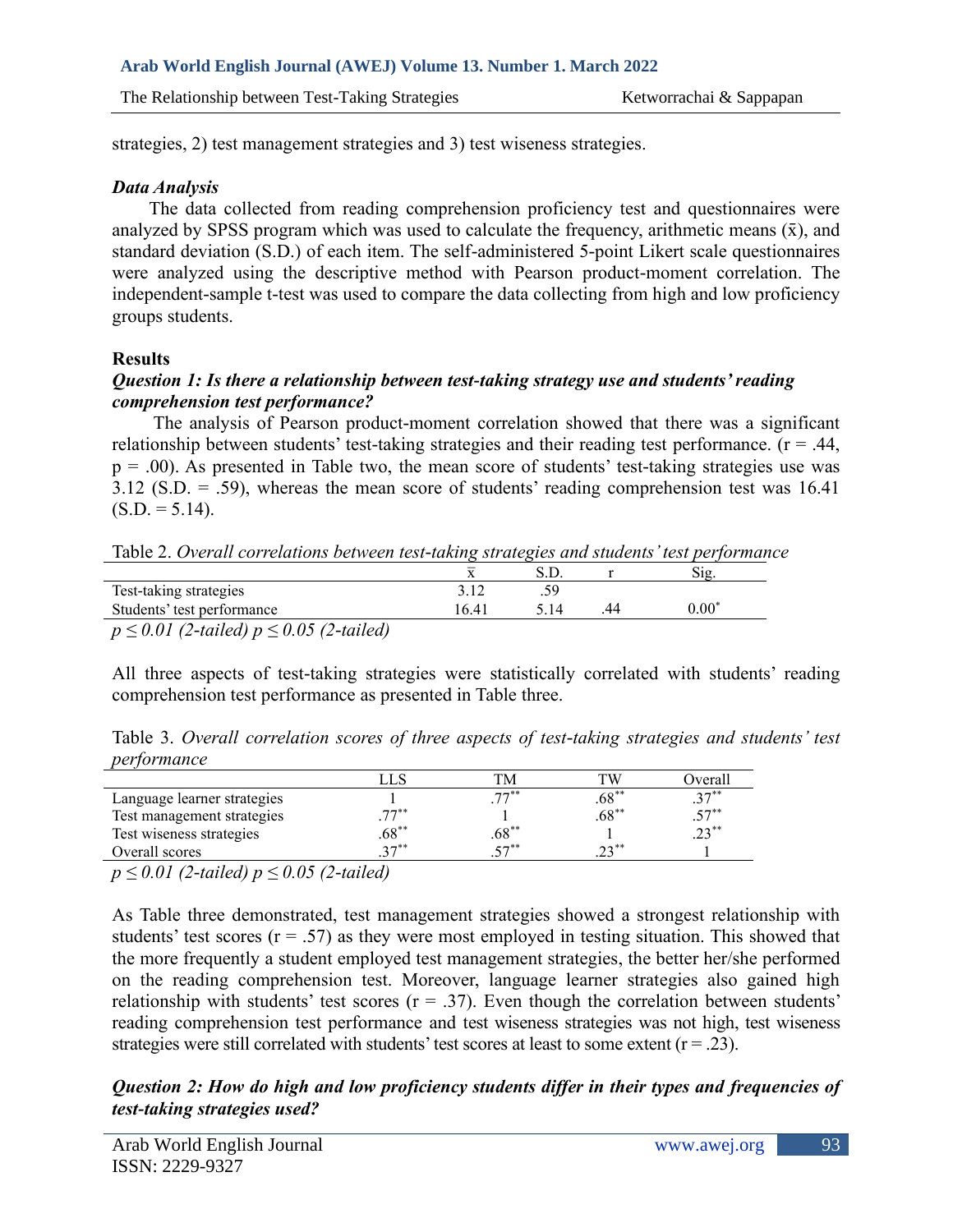The Relationship between Test-Taking Strategies Ketworrachai & Sappapan

The independent-samples t-tests were carried out to compare the students' mean scores between high and low proficiency groups by analyzing them in relation to individual strategies including language learner, test management, and test wiseness strategies.

The overall mean scores are compared and analyzed using independent-sample t-test. The results are presented in Table four.

Table 4. *Comparison of mean scores under language learner strategies used by high and low proficiency students*

| Group                                                   |  |       |  |      | $Sig. (2-tailed)$        |  |  |  |  |  |
|---------------------------------------------------------|--|-------|--|------|--------------------------|--|--|--|--|--|
| High proficiency students 10                            |  | -3.34 |  |      |                          |  |  |  |  |  |
| Low proficiency students 15                             |  | 2.92  |  | 4.17 | $0.00\mathrm{ }^{\circ}$ |  |  |  |  |  |
| $\sim$ < 0.01 (2.4 $(1, 1)$ $\sim$ < 0.05 (2.4 $(1, 1)$ |  |       |  |      |                          |  |  |  |  |  |

*p ≤ 0.01 (2-tailed) p ≤ 0.05 (2-tailed)*

As shown in Table five, the compared overall mean scores are analyzed using independent-sample t-test. The overall result showed significant differences between high ( $\bar{x}$  = 3.34) and low ( $\bar{x}$  = 2.92) proficiency students using the language learning strategies. This indicates that high proficiency students employed language learner strategies more than low proficiency students while taking reading comprehension test.

An analysis of types and frequencies of language learner strategies employed by high and low proficiency students are presented in Table five.

|                | Language Learner Strategies                                                                  |                         | High     |                         | Low  |          | $\mathbf{P}$ |
|----------------|----------------------------------------------------------------------------------------------|-------------------------|----------|-------------------------|------|----------|--------------|
|                |                                                                                              |                         | $(n=10)$ | $(n=15)$                |      |          |              |
|                |                                                                                              | $\overline{\mathbf{x}}$ | S.D.     | $\overline{\textbf{x}}$ | S.D. |          |              |
|                | use key words to find the main idea                                                          | 3.26                    | 0.63     | 3.26                    | 0.70 | $-0.24$  | 0.81         |
| $\overline{2}$ | run through the entire passage quickly<br>to find the main idea                              | 3.4                     | 0.51     | 3.4                     | 0.63 | $\theta$ |              |
| 3              | identify specific information by<br>reading the passage slowly and<br>carefully              | 3.4                     | 0.69     | 3.33                    | 0.72 | 0.22     | 0.82         |
| $\overline{4}$ | interpret the meanings of unfamiliar<br>words by using hints                                 | 2.9                     | 0.73     | 2.86                    | 0.63 | 0.12     | 0.90         |
| 5              | reread the passage to make sure the<br>main idea is understood correctly                     | 4.3                     | 0.67     | 2.66                    | 0.72 | 5.67     | $0.00*$      |
| 6              | ask myself about the overall meaning<br>of the passage                                       | 4.1                     | 0.73     | 2.93                    | 0.70 | 3.98     | $0.00*$      |
| 7              | determine meaning of unfamiliar<br>words by using sentence patterns/<br>grammatical features | 3.4                     | 0.51     | 3.33                    | 0.89 | 0.21     | 0.83         |
| $8\,$          | review key ideas by taking notes                                                             | 2.2                     | 0.63     | 2.06                    | 1.09 | 0.34     | 0.73         |
| 9              | examine roots of unknown words to<br>determine their meanings                                | 2.5                     | 0.70     | 2.46                    | 0.83 | 0.10     | 0.91         |
| 10             | use background knowledge to<br>determine meanings of unknown<br>words                        | $\overline{4}$          | 0.81     | 2.93                    | 0.88 | 3.04     | $0.00*$      |

Table 5. *Frequency of language learner strategies used by high and low proficiency students*

\*The mean difference is significant at the 0.05 level.

Data from Table five demonstrated that there was a somewhat distinct resemblance in terms of types and frequencies of test-taking strategies used by high and low proficiency students.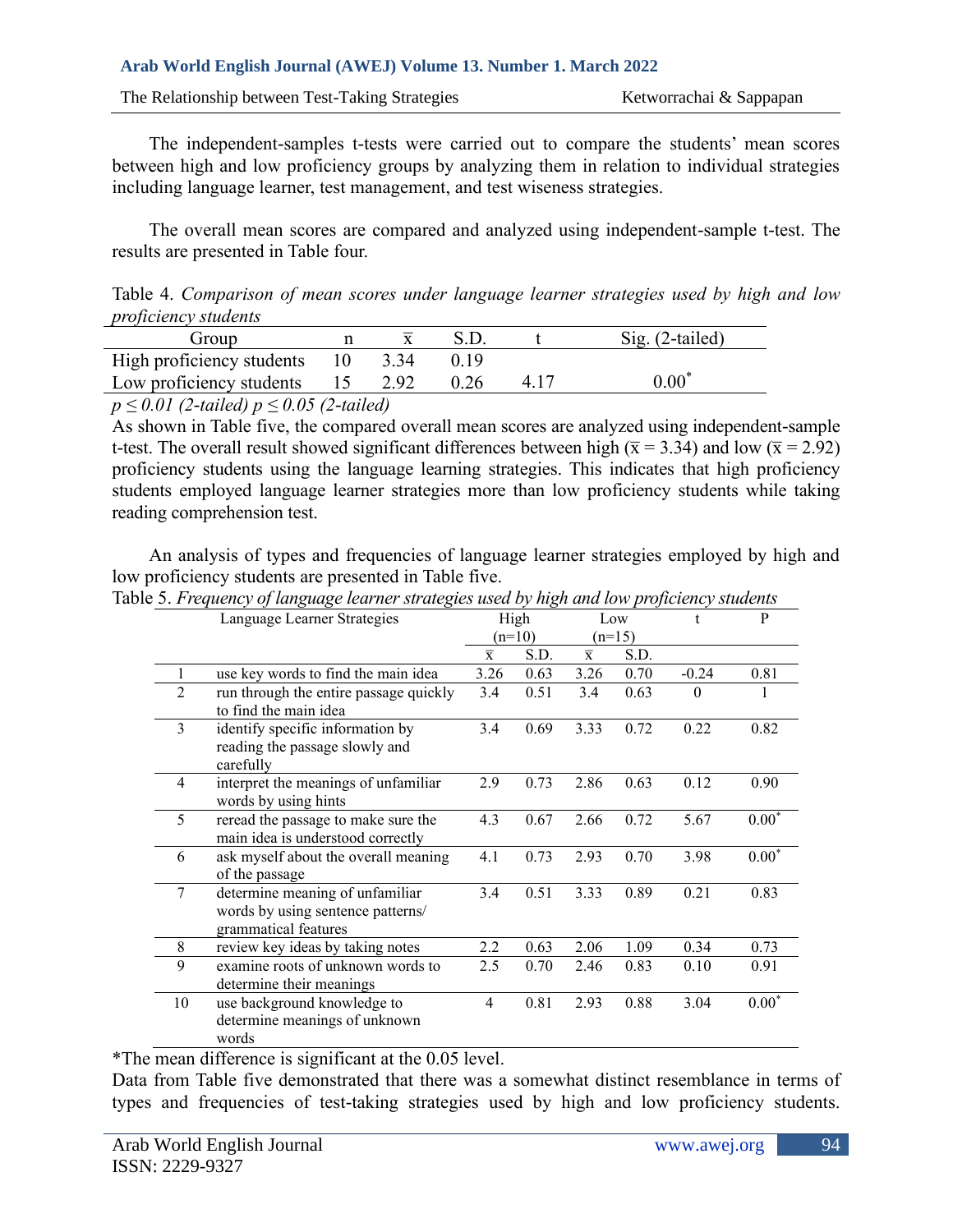The Relationship between Test-Taking Strategies Ketworrachai & Sappapan

Although the top 3 test-taking strategies employed most frequently by high proficiency students were "reread the passage to make sure the main idea is understood correctly" ( $\bar{x}$  = 4.3), "ask myself about the overall meaning of the passage"  $(\bar{x} = 4.1)$ , and "use background knowledge to determine meanings of unknown words" ( $\bar{x} = 4$ ), the two groups of students were found to use the same strategies with nearly the same frequency which included "running through the entire passage quickly to find the main idea" ( $\bar{x}$  = 3.4 [High],  $\bar{x}$  = 3.4 [Low]), "identify specific information by reading the passage slowly and carefully" ( $\bar{x}$  = 3.4 [High],  $\bar{x}$  = 3.33 [Low]), "determine meanings of unfamiliar words by using sentence patterns/ grammatical features" ( $\bar{x}$  = 3.4 [High],  $\bar{x}$  = 3.33 [Low]) and "use key words to find the main idea" ( $\bar{x}$  = 3.26 [High],  $\bar{x}$  = 3.26 [Low]). From the findings, it can be seen that both groups of students preferred to use a variety of strategies in finding and making sense of the main idea of the reading passage as well as in decoding the meanings of unfamiliar and unknown words.

Likewise, qualitative data obtained from the open-ended questions in the questionnaires reflected pretty much corresponding ideas. According to the statements made by highly proficient students, they always applied the techniques in finding the main idea by reading the passage in its entirety. They mentioned that the main idea was normally not clearly stated. The beginning of the passage or topic sentences at times just explained the topic or subject to be discussed in detail later, and the concluding sentences or paragraph merely provided a conclusive summary of the information from the overall passage. On the same token, students who were low proficient students, explained that from time to time the main idea was implied or inferred ideas. Accordingly, they had to take specific words and supporting details into account which covered identifying facts, reasons, hints, and key concepts from every single sentence or paragraph, and then logically piece them together to indicate the central idea of the passage.

Moreover, the responses to the open-ended questions in the questionnaire revealed that several participating students utilized background and grammatical knowledge in facilitating the interpretation of unusual vocabulary. For instance, some students stated that, to puzzle out both direct and implied meaning of a word they ran across, especially content words, they exploited the context surrounding those unknown words as well as their positions and structural functions in paragraphs or sentences. Eventually, all these hints would lead them to the most equivalent and comparable meanings of the target words.

Table 6. *Comparison of mean scores under test management strategies used by high and low proficiency students*

| .<br>-------------        |      |               |      |                   |
|---------------------------|------|---------------|------|-------------------|
| Group                     |      |               |      | $Sig. (2-tailed)$ |
| High proficiency students | 3.68 |               |      |                   |
| Low proficiency students  |      | $0.30^{+0.1}$ | 8.47 | $0.00^*$          |

As shown in Table six, there was a significant difference between high ( $\bar{x}$  = 3.68) and low ( $\bar{x}$  = 2.72) proficiency students when using the test management strategies. It was obvious that highly proficient students employed test management strategies more than low proficient students did when taking the test.

An analysis of types and frequencies of test management strategies employed by high and low proficiency students are presented in Table seven.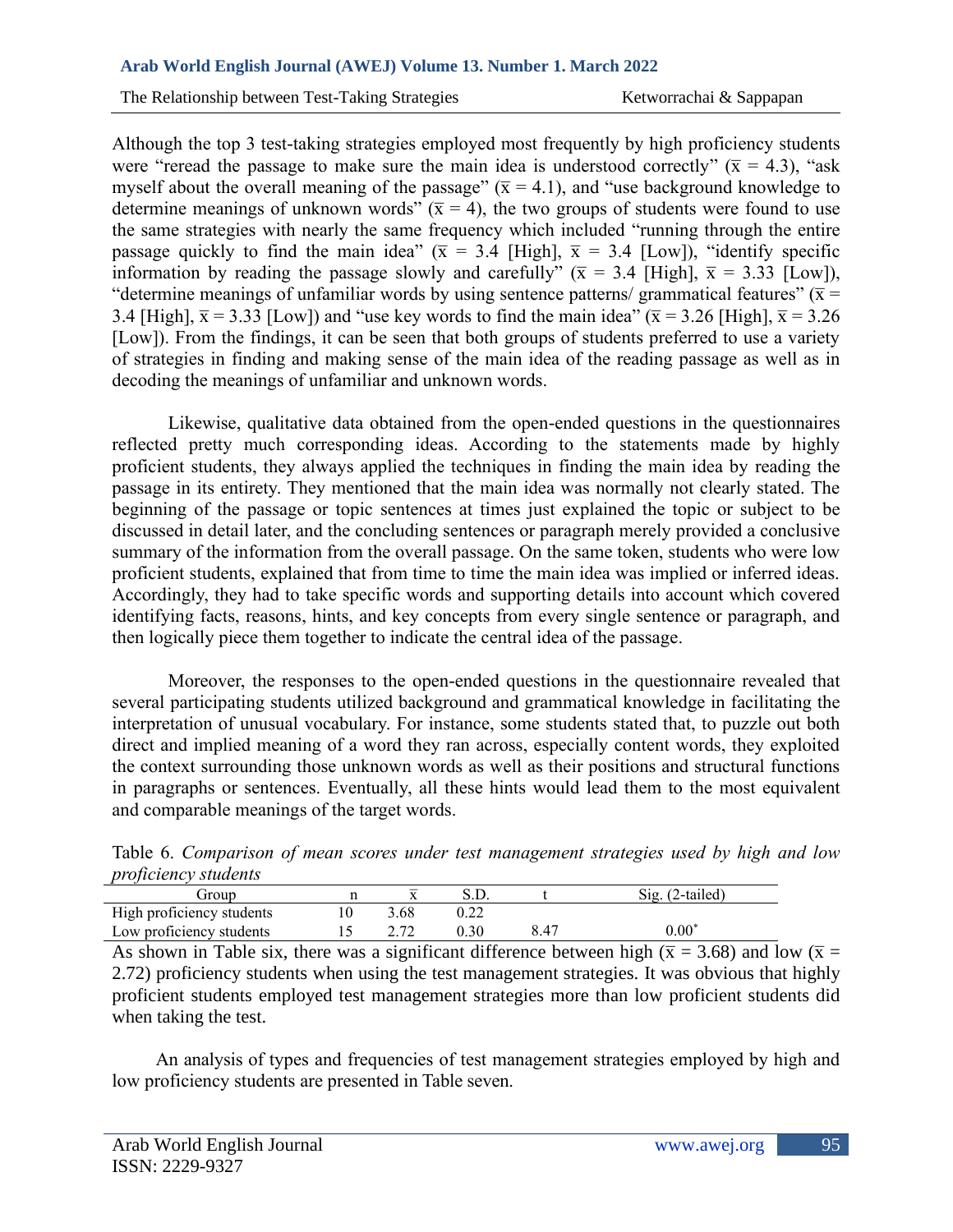The Relationship between Test-Taking Strategies Ketworrachai & Sappapan

| <b>Test Management Strategies</b>                                                          |                | High     | Low            |          |         | P       |
|--------------------------------------------------------------------------------------------|----------------|----------|----------------|----------|---------|---------|
|                                                                                            |                | $(n=10)$ |                | $(n=15)$ |         |         |
|                                                                                            | $\overline{x}$ | S.D.     | $\overline{x}$ | S.D.     |         |         |
| 11 set a purpose for the reading passage                                                   | 2.3            | 0.67     | 2.26           | 0.79     | 0.10    | 0.91    |
| 12 reread questions for greater clarification                                              | 4.5            | 0.52     | 2.86           | 1.06     | 4.49    | $0.00*$ |
| 13 read the option answers before                                                          | 3              | 0.94     | 2.93           | 0.88     | 0.17    | 0.85    |
| going back to the passage<br>14 reread questions and read the passage to<br>look for clues | 3.1            | 0.87     | 3.1            | 0.91     | $-0.09$ | 0.92    |
| 15 make a prediction or formulate my own<br>answer while reading the passage               | 4.6            | 0.51     | 2.53           | 0.91     | 6.45    | $0.00*$ |
| 16 consider answer options by<br>concentrating on familiar options                         | 4.5            | 0.52     | 2.73           | 0.70     | 6.75    | $0.00*$ |
| 17 eliminate unreasonable/ unrelated option<br>answers to choose the correct choice        | 2.1            | 0.73     | $\mathfrak{D}$ | 0.84     | 0.30    | 0.76    |
| 18 eliminate similar/overlapping option<br>answers to choose the correct choice            | 3.8            | 1.03     | 3.6            | 0.98     | 0.48    | 0.63    |
| 19 consider unrelated vocabulary to discard<br>plausible distractors                       | 4.1            | 0.70     | 2.93           | 0.88     | 3.44    | $0.00*$ |
| 20 consider related vocabulary and<br>sentences to select the correct choice               | 4.8            | 0.42     | 2.26           | 0.70     | 10.18   | $0.00*$ |

Table 7. *Frequency of test management strategies used by high and low proficiency students*

\*The mean difference is significant at the 0.05 level.

As can be seen from Table seven, test management strategies used by high and low proficiency students were found to be different both in terms of sub-techniques and frequency of each sub-techniques. Whereas the most frequently used test management strategies for highly proficient students were "consider related vocabulary and sentences to select the correct choice"  $(\bar{x})$ = 4.8), "make a prediction or formulate my own answer while reading the passage" ( $\bar{x}$  = 4.6) "consider answer options by concentrating on familiar options" ( $\bar{x}$  = 4.5), and "reread questions for greater clarification" ( $\bar{x}$  = 4.5), low proficient students were found to prefer to use "eliminate" similar/overlapping option answers to choose the correct choice" ( $\bar{x}$  = 3.6), "reread questions and read the passage to look for clues" ( $\bar{x}$  = 3.1), "consider options before going back to the passage"  $(\bar{x} = 2.93)$ , and "consider unrelated vocabulary to discard plausible distractors" ( $\bar{x} = 2.93$ ).

Still, interestingly, even though the results showed that the sub-techniques in managing test were found to be different between the two groups of participating students, both groups quite obviously valued the connection between the associated ideas in the options and the ones in the reading passage, with a major purpose to predict and find the most likely or the correct answer to the question. As some students explained in the slots provided in the survey, they overcame the challenges in the long and complex reading tests by underlining or marking such key words as facts, names, dates or figures in the option answers and matched them with similar words or synonyms in the passage, as they strongly believed that such technique would help them efficiently manage time and guided them in the right direction in locating the key ideas, thus not having to mulling over the distractors or overlapping options in multiple-choice items.

Apart from considering the options, both high and low proficient students were also found to utilize the technique of rereading questions to indicate the clues and help them solidify their understanding of the author's purpose. Students similarly said that by reading the questions twice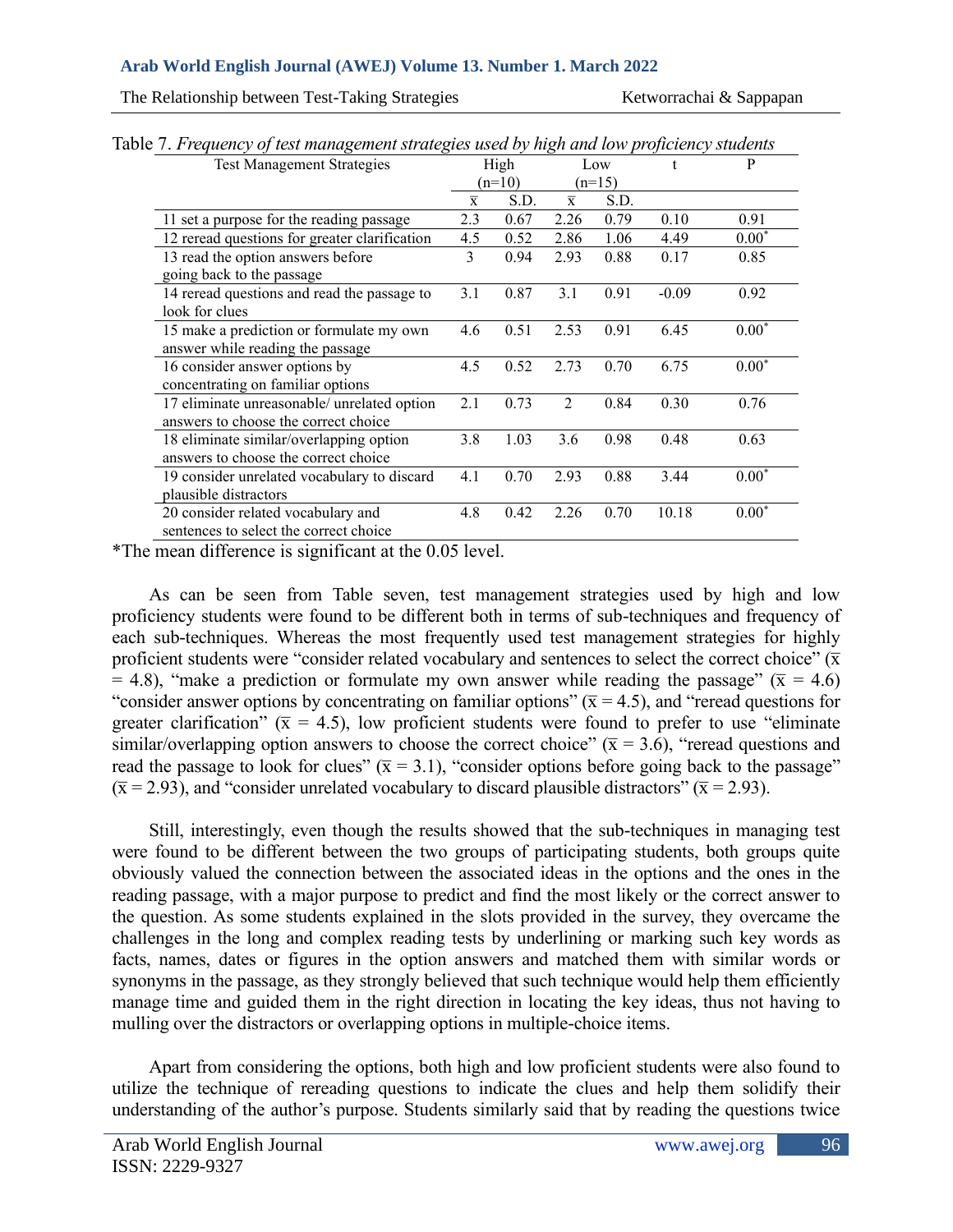or more did help them approach the reading text more properly. That is to say, they could build a framework in mind and had a clear sense of what to look for or what parts needed to be critically interpreted in the reading passage. Consequently, there would be an increased tendency to reach the right answer to the questions amid an information dense target text.

An analysis of test taking strategies questionnaire scores between high and low proficiency students and test wiseness strategies is presented in Table eight.

Table 8. *Comparison of mean scores under test wiseness strategies used by high and low proficiency students*

| .<br>.<br>froup           |    |           |      | $\angle$ -tailed)<br>512. |
|---------------------------|----|-----------|------|---------------------------|
| High proficiency students | 10 | 0.25      |      |                           |
| Low proficiency students  |    | $0.2^{-}$ | 0.09 | 0.92                      |

As demonstrated in Table eight, the result showed no significant difference between high ( $\overline{x}$  $= 3.19$ ) and low ( $\bar{x} = 3.18$ ) proficiency students when it comes to using the test wiseness strategies. The result is in line with the correlation results that indicated a significant relationship between test-taking strategies and reading comprehension test performance.

An analysis of types and frequencies of test wiseness strategies employed by high and low proficiency students is presented in Table nine.

|                | High           |                  |                | t                       | P       |
|----------------|----------------|------------------|----------------|-------------------------|---------|
|                |                |                  |                |                         |         |
|                |                |                  |                |                         |         |
| 4.2            | 0.91           | 4.06             | 0.88           | 0.36                    | 0.07    |
| 2.3            | 0.67           | 2.46             | 0.91           | $-0.49$                 | 0.62    |
| 2.3            | 0.67           | 2.26             | 1.27           | 0.07                    | 0.94    |
|                |                |                  |                |                         |         |
| 2.1            | 0.56           | 1.93             | 0.88           | 0.52                    | 0.60    |
| 3.8            | 0.91           | 3.8              | 1.01           | $\theta$                |         |
| 4.4            | 0.51           | 4.6              | 0.50           | $-0.95$                 | 0.34    |
|                |                |                  |                |                         |         |
| 2.2            | 0.61           | 2.33             | 0.66           | $-0.52$                 | 0.60    |
|                |                |                  |                |                         |         |
| 3              | 0.66           | 4.26             | 0.45           | $-0.56$                 | $0.00*$ |
|                |                |                  |                |                         |         |
| $\overline{4}$ | 0.94           | 2.66             | 0.72           | $\overline{4}$          | $0.00*$ |
|                |                |                  |                |                         |         |
| 3.6            | 1.07           | 3.4              | 1.05           | 0.46                    | 0.64    |
|                | $\overline{x}$ | $(n=10)$<br>S.D. | $\overline{x}$ | Low<br>$(n=15)$<br>S.D. |         |

Table 9. *Frequency of test wiseness strategies used by high and low proficiency students* 

\*The mean difference is significant at the 0.05 level

From Table nine, it was found that some test wiseness strategies were preferably used with similar high frequencies by high and low proficiency students, including "answer questions without knowing the exact answer"  $(\bar{x} = 4.4$  [High],  $\bar{x} = 4.6$  [Low]), "read instruction carefully"  $(\bar{x} = 4.2$  [High],  $\bar{x} = 4.06$  [Low]), "answer questions in a chronological order" ( $\bar{x} = 3.8$  [High],  $\bar{x}$ = 3.8 [Low]) and "avoid last minute change" ( $\bar{x}$  = 3.6 [High],  $\bar{x}$  = 3.4 [Low]). Statements made by several students illustrated how both group of students approached the test wisely.

As remarked by students in the questionnaire, every time before starting reading the passage, they always read the instruction accurately because it not only told them what to do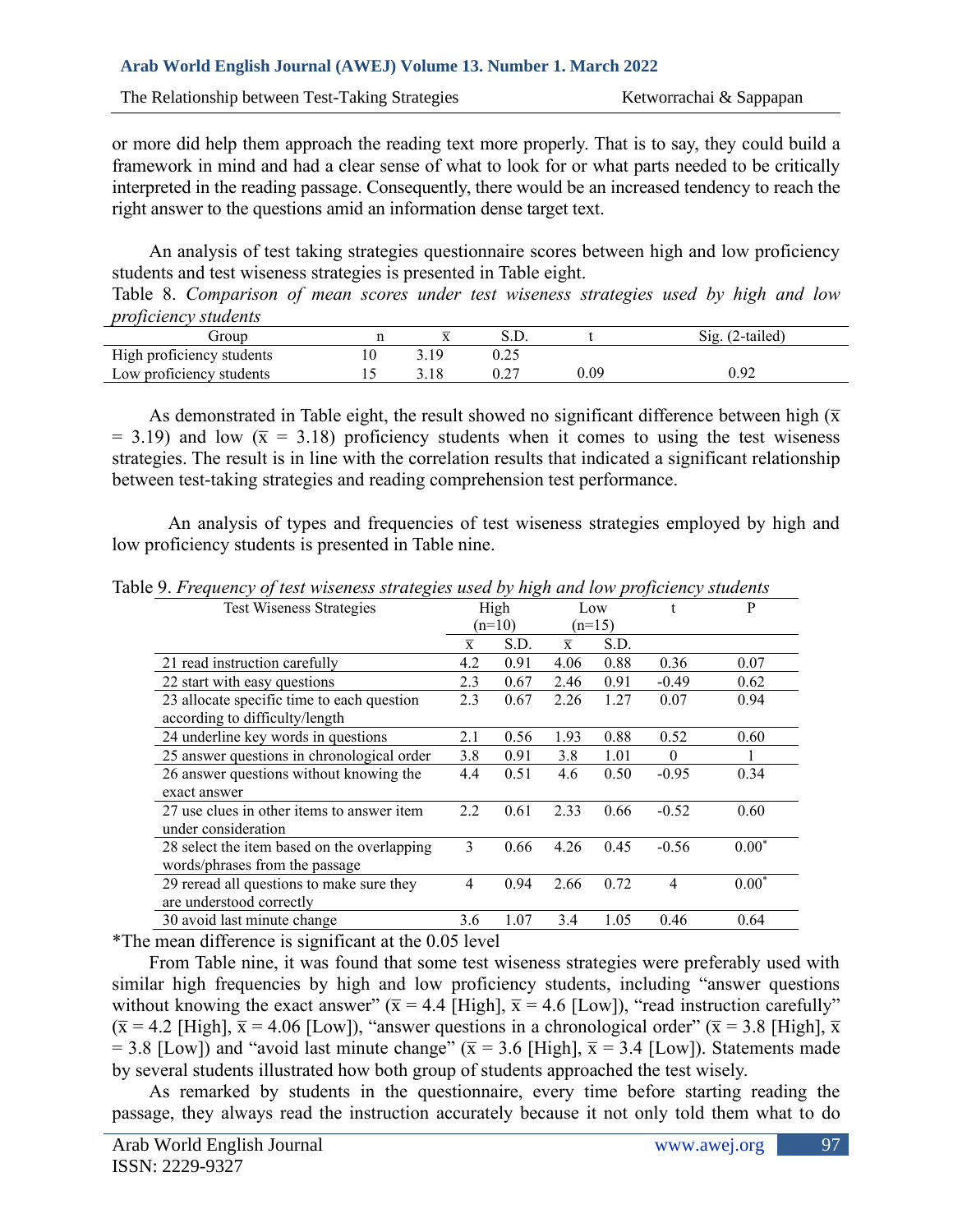The Relationship between Test-Taking Strategies Ketworrachai & Sappapan

such as 'put an "X" in the square' or 'blacken the circle with the pencil', but it also warned them of what were not allowed to do in the test and during the test period such as 'do not make unnecessary marks on the answer sheet', 'mark only ONE answer for each question', 'stay in your seat until you receive permission from the proctor' or 'raise your hand, when you are ready to submit your test'. Students also said that many of their friends sometimes took the instruction lightly, as a consequence, they felt regret making mistakes due to their heedlessness and negligence.

Moreover, when it came to answering the questions, students responded to the test questions without knowing the exact answers. Yet, it was not an absolute random guessing as one might suppose. One student, for example, stated after crossing off the answers I knew were definitely wrong on the first pass and eliminating one or two likely wrong options, I often took a careful look at the remaining choices and then made a guess as I personally thought that it would more or less give me a better chance of guessing correctly. Also, it was found that a handful of students preferred to make an educated guess over a random one. According to the statements made by students, once they read the reading text and narrowed or eliminated some choices, they would make a connection between their existing knowledge and the clues available in the text and drew inferences based on their own reasoning before making an informed guess.

Furthermore, the qualitative data revealed that some students answered the questions according to their orders of appearance. As evidenced by students' remarks, they said that by answering the tests in chronological order, there was a significantly less chances of unintentionally leaving the questions unanswered. However, in case of the questions asking about main idea, it was impossible to go in chronological order because this type of question required them to read the whole reading passage to grasp the key idea. Accordingly, they decided to mark the unaddressed choices in order for them to come back again. In addition, the students were found manage the test time by avoiding changing the answers in the last minute. At times participating students reported that they found themselves hesitated between the two choices, but they always decided to move on in avoidance of getting trapped or ending up stuck halfway through the test. As one student mentioned, when I tried to avoid changing the answer while the test time was running out, as "I might take away time from a few other unsolved questions and paid the price in lost time."

### **Discussion**

# *Question 1: Is There a Relationship between Test-Taking Strategy Use and Students' Reading Comprehension Test Performance?*

The findings showed that all three aspects of test-taking strategy were significantly correlated with students' test performance, with test management strategies being the most frequently used strategies. Moreover, it was found that the more frequently a student adopted the test-taking strategies, the better her/she performed on the reading comprehension test. The results of the present study were found to be similar to those of previous research by Anderson, Bachman, Perkin, & Cohen (1991), Phakiti (2003) and Lee (2011). They reported, in quite the same way, that the test management strategies can facilitate test takers to perform better on reading comprehension test. Advanced test-takers, in particular, deliberately adopted the strategies to manage the reading tests due to their intimate acquaintance with the tests and they knew how their test would be scored. As a consequence, they were well capable of allocating a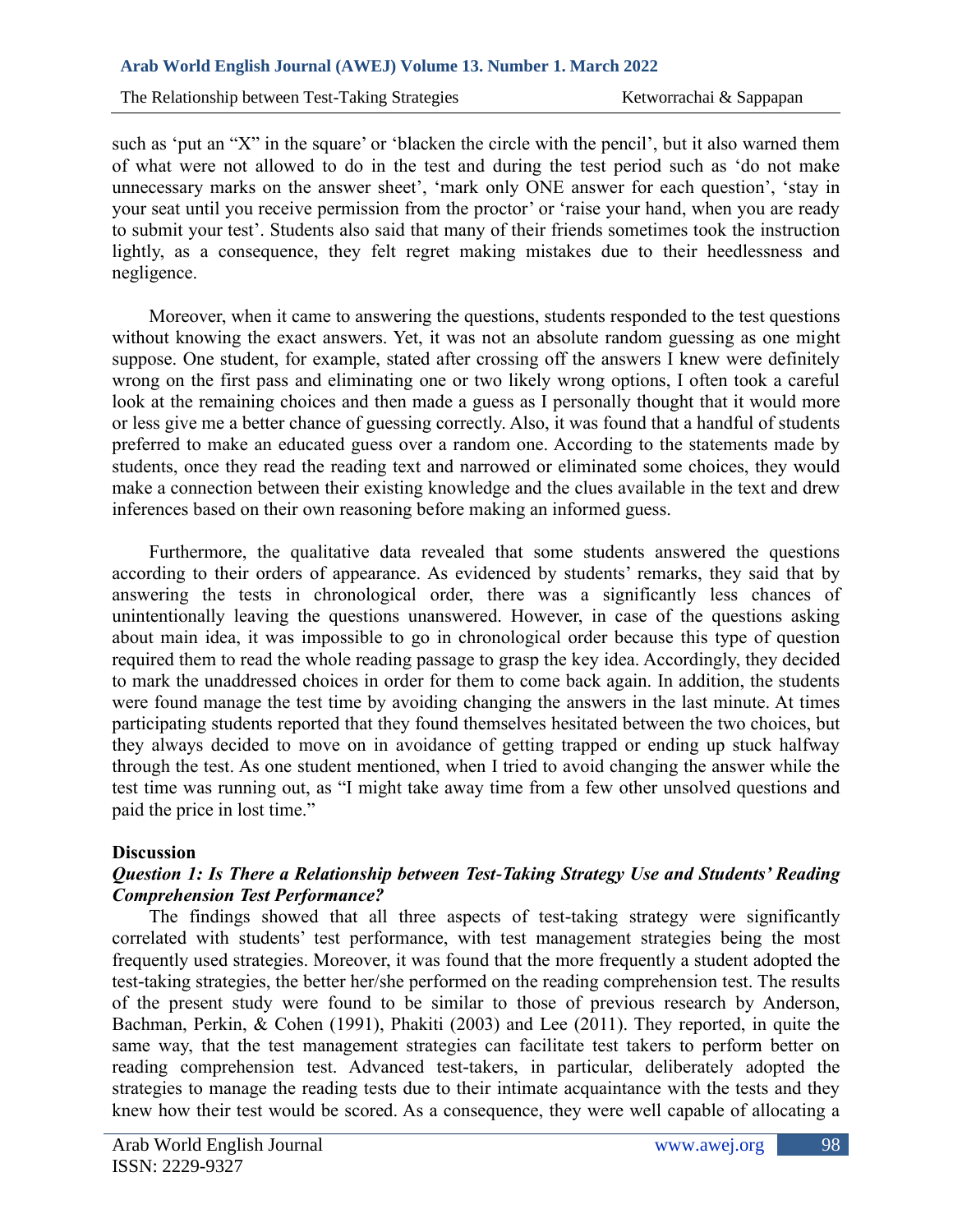proper amount of time to answer each test item. For example, while and after reading a particular reading text, high proficiency students would always predict and formulate their own answers about the key points in their mind, and read the questions and answer choices carefully and thoroughly before making a final decision on the correct answer (Guo, Kim, Yang, and Liu, 2016). Likewise, some of highly proficient students in Anderson et al. (1991) and Lee (2011) mentioned that they used keyword strategy to identify key ideas in the reading text and ignored irrelevant information that was not covered by the tests. After reviewing the questions, experienced students knew well what portions of the text were worth reading, hence being able to decide how to go about responding to the questions. As suggested by Vattanapath and Jaiprayoon (1999), when students know early what to do with the tests, it can also decrease test anxiety that might be occur while taking the test as well as enhance students' motivation and attitudes toward test.

## *Question 2: How Do High and Low Proficiency Students Differ in Their Types and Frequencies of Test-Taking Strategies Used?*

The results from the present study demonstrated that high proficiency students somewhat more frequently used test-taking strategies than low proficiency students. However, both group of participating students were found to similarly employ a wide range of techniques in tackling the reading test, with the most preferable among them being finding the main idea by identifying key words or similar words or phrases in the reading passage as well as in the test items. In addition to the main idea, the students were also trying to look for the clues in the test items and questions. In the event that the students did not fully understand all of the ideas in the passage, they would try to use their background knowledge to make sense of the concepts and unfamiliar words, and made an informed guessing after eliminating the likely wrong items. The finding is accordance with what were found in Nemati (2016) and Ghafournia's (2013) study. The data from think-aloud verbal reports revealed that even if high achievers employed a wider range of test-taking strategies than lower achievers, identifying keywords in the option items and in reading passage was found to be the marked preference for both groups of students. Many students in Nemati's study remarked that with their considerable test-taking experiences and knowledge, especially with standardized tests, the strategy of highlighting keywords was normally employed intuitively so as to look for clue words in test questions to perform some type of inferencing and make most efficient use of context clues to figure out the meanings of unusual words.

Moreover, the findings from the current study can also be supported theoretically by the notion of test-taking strategies proposed by Cohen (1998). He pointed out that there are several factors that affect the use of test-taking strategies such as the intellectual and cognitive characteristics of particular students, lexico-grammatical and sociolinguistic complexity of the test content as well as such affective factors as self-confidence, anxiety, and motivation or an interaction of all these factors. He added that the test-taking strategies are a matter of interrelated set of brain processes which can be automatically triggered once the test-takers expose to the tests. Once activated, background knowledge from working memory and acquired linguistic capacities can work in harmony for the to maximize the possibility of achieving the best test outcomes.

99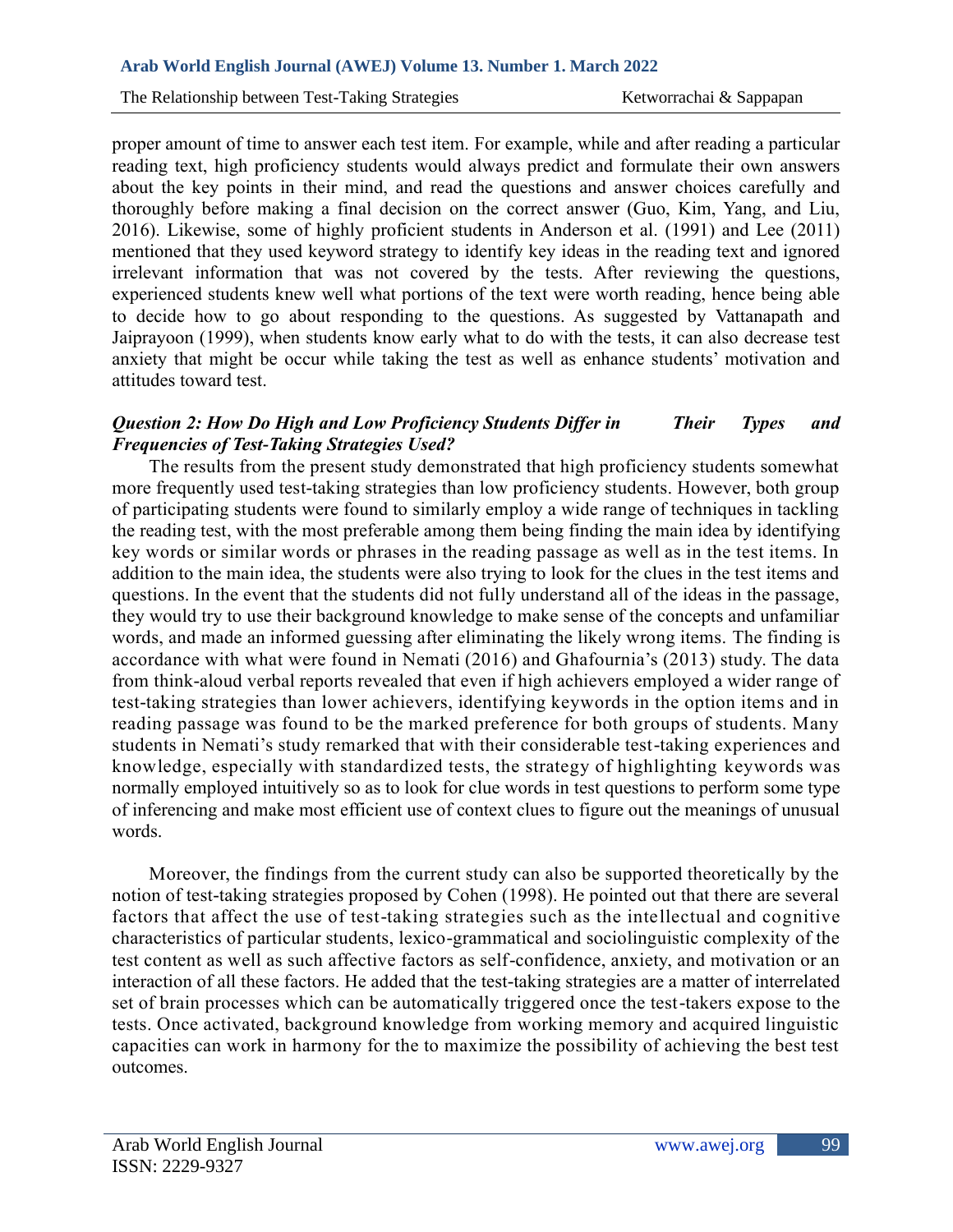## **Conclusion**

This study examines the relationship between students' test-taking strategies and their reading comprehension test performance. As evidenced by the findings, test-taking strategies were found to have a significantly positive effect, at least to a certain extent, on reading comprehension test performance regardless of students' language proficiency levels. The most frequently employed test-taking strategy among high and low proficiency students was finding key words by reading the whole reading passage, the questions as well as in the test items with an aim to identify the main idea, key concepts and facts. Also, the two groups of participating students preferred to match similar words or ideas in the items in multiple choices and those in the reading passage and make a connection between them, which was highly likely to lead them to the correct answer to the question. Although sometimes the students did not really know the exact answer, they would try make an educated guessing by making use of their background knowledge or eliminate the likely wrong answer, and ultimately select the best answer from the remaining ones. Based upon the research results, it can be concluded that the a variety of testtaking strategies were proved to be actually used by the students of all levels and could be considered as useful and practical survival tools that can be used, both deliberately and instinctively, to tackle the challenges or the problems in a language test. It would be logical to say that the more such strategies are employed, the greater success in taking the test the students will achieve.

# **Recommendation for Further Studies**

 As noted by Lee (2011), a number of students are still not able to employ the test-taking strategies effectively and appropriately. Moreover, it seems that even if the students are using the same test-taking strategies, they might not equally benefit from using such strategies. Hirano (2009) suggested that preparatory courses should be offered to students to prepare them with test-taking strategies knowledge. Students should be provided the adequate opportunity and practice with different types of tests. This is because students would not only learn how to use test-taking strategies effectively in a test situation, but it is possible that the students might learn to create and devise a new repertoire of personalized tactics that suit them best. As a result, the students could be able to tackle the tests more wisely and confidently.

In order to gain deeper and more insightful understandings, future studies are recommended to be done in experimental studies in other different contexts and with populations of different backgrounds, ages, study levels, and other types of tests such as writing and listening tests. The findings derived from further research might be used to find out more the extent to which test-taking strategies could contribute to language testing and learning.

# **About the Authors:**

**Chonrachai Ketworrachai** is a full-time lecturer at the Institute for English Language Education, Faculty of Arts at Assumption University, Thailand. He is currently a Ph.D. Candidate at Thammasat University majoring in English Language Teaching. His research interest is in the areas of test-taking strategies and reading comprehension. <https://orcid.org/0000-0002-4443-4826>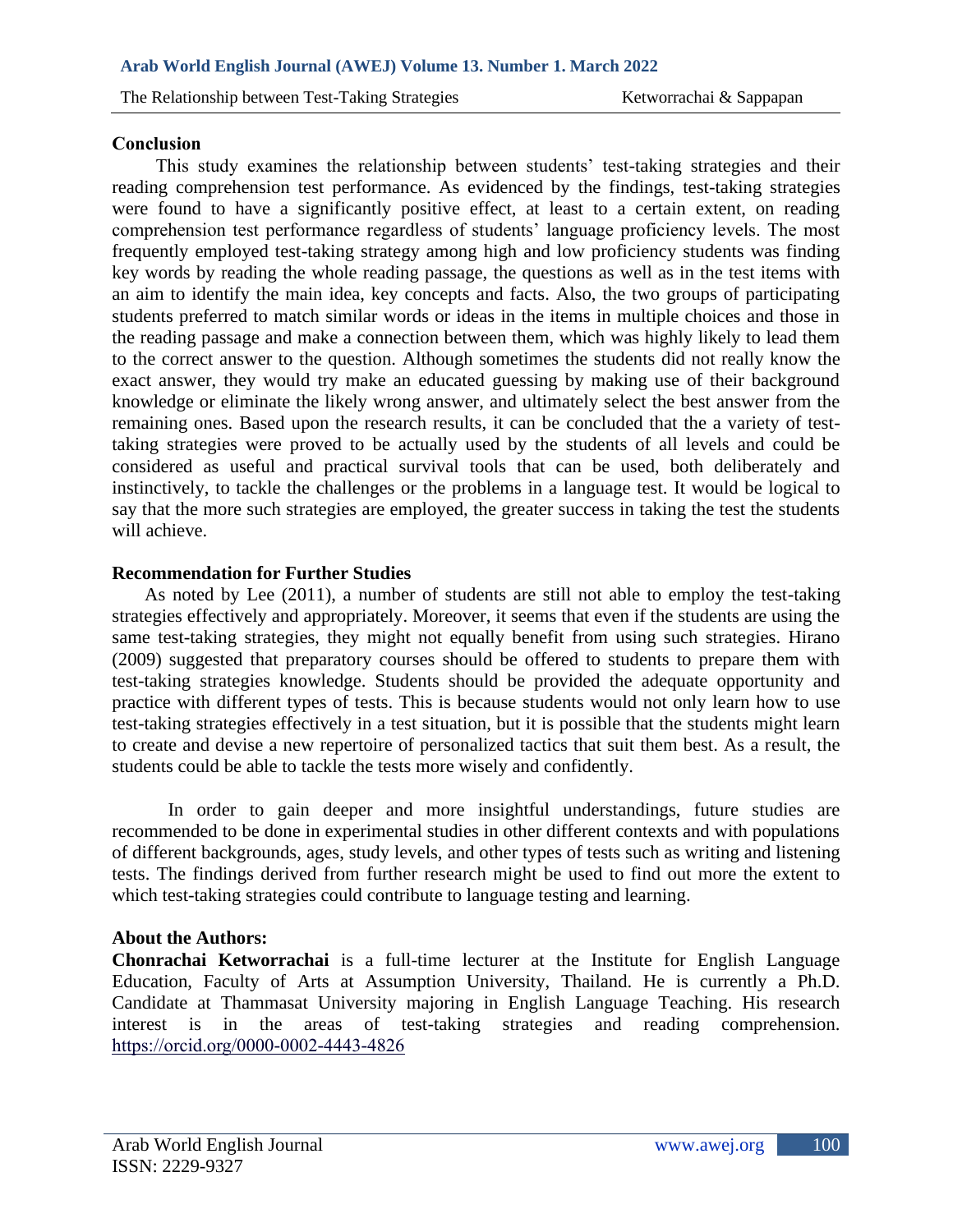**Assistant Professor Pattama Sappapan,** Ph.D., is a full-time lecturer at the Language Institute of Thammasat University, Thailand. Her research interests include language learning strategies, reading strategies, and autonomous learning. https://orcid.org/0000-0002-4010-9751

## **References**

- Ajideh, P., & Nourdad, N. (2019). The effective of dynamic assessment on EFL reading comprehension in different proficiency levels. *Language Testing in Asia*, *2*(4),101- 122. <https://doi.org/10.1186/2229-0443-2-4-101>
- Al Fraidan, A., & Al-Khalaf, K. (2012). Test-taking strategies of Arab EFL learners on multiple choice tests. *International Education Studies*, *5*(4), 80-85. <https://doi.org/10.5539/ies.v5n4p80>
- Allan, A., & MacLennan, C. (1997). Validating a test of test-taking strategies for use in Hong Kong secondary schools. *Perspectives*, *9*, 1-5.
- Anderson, N., Bachman, L., Perkins, K., & Cohen, A. (1991). An exploratory study into the construct validity of a reading comprehension test: Triangulation of data sources. *Language Testing, 8*(1), 41-66. https://doi.org/10.1177/026553229100800104
- Anderson, N. (1999). *Exploring second language reading: Issues and strategies.* Boston, MA: Heinle & Heinle.
- Anderson, J. (2001). Metacognitive awareness in language testing and teaching: using thinkaloud protocols. Paper presented at: *The 3rd Annual Meeting, Midwest Association of Language Teachers "Crossing Boundaries"*, University of Michigan, Ann Arbor, Michigan, May 11-12.
- Atai, M., & Nazari, O. (2011). Exploring reading comprehension needs of Iranian EAP students of health information management (HIM): A triangulated approach. *System*, *39*(1), 30-43. https://doi.org/10.1016/j.system.2011.01.015
- Bahardoost, M., & Ahmadi, A. (2018). The relationship between test-taking strategies and Iranian EFL learners' performance on reading comprehension tests. *International Journal of Foreign Language Teaching and Research*, *6*(22), 117-131.
- Bumbálková, E. (2021). Test-Taking Strategies in Second Language Receptive Skills Tests: A Literature Review. *International Journal of Instruction*, *14*(2), 647-664. https://doi.org/10.29333/iji.2021.14236a

Bremmer, S. (1999). Language learning strategies and language proficiency: investigating the relationship in Hong Kong. *The Canadian Modern Language Review*, *55*, 496-514. https://doi.org/10.3138/cmlr.55.4.490

- Brown, D. (2004). *Language Assessment. Principles and Classroom Practices.* Hoboken, NJ: Pearson Education.
- Chamot, A. (2005). The role of learning strategies in second language acquisition. In K. Pitt (Ed.), *Debates in ESOL teaching and learning: Culture, communities and classrooms* (pp. 55-64). Harlow, UK: Longman.
- Cohen, A. (1998). *Strategies in learning and using a second language*. New York: Longman.
- Cohen, A. (2006). The Coming of Age of Research on Test-Taking Strategies, Language*. Assessment Quarterly*, *3*(4), 307-331. https://doi.org/10.1080/15434300701333129
- Cohen, A. D. (2013). Using test-wiseness strategy research in task development. In A. J. Kunnan (Ed.), *The companion to language assessment – Vol. 2: Approaches and development, Part 7: Assessment development*. Hoboken, NJ: Wiley and Sons.
- Cohen, A., & Upton, T. (2006). *Strategies in responding to the new TOEFL reading tasks*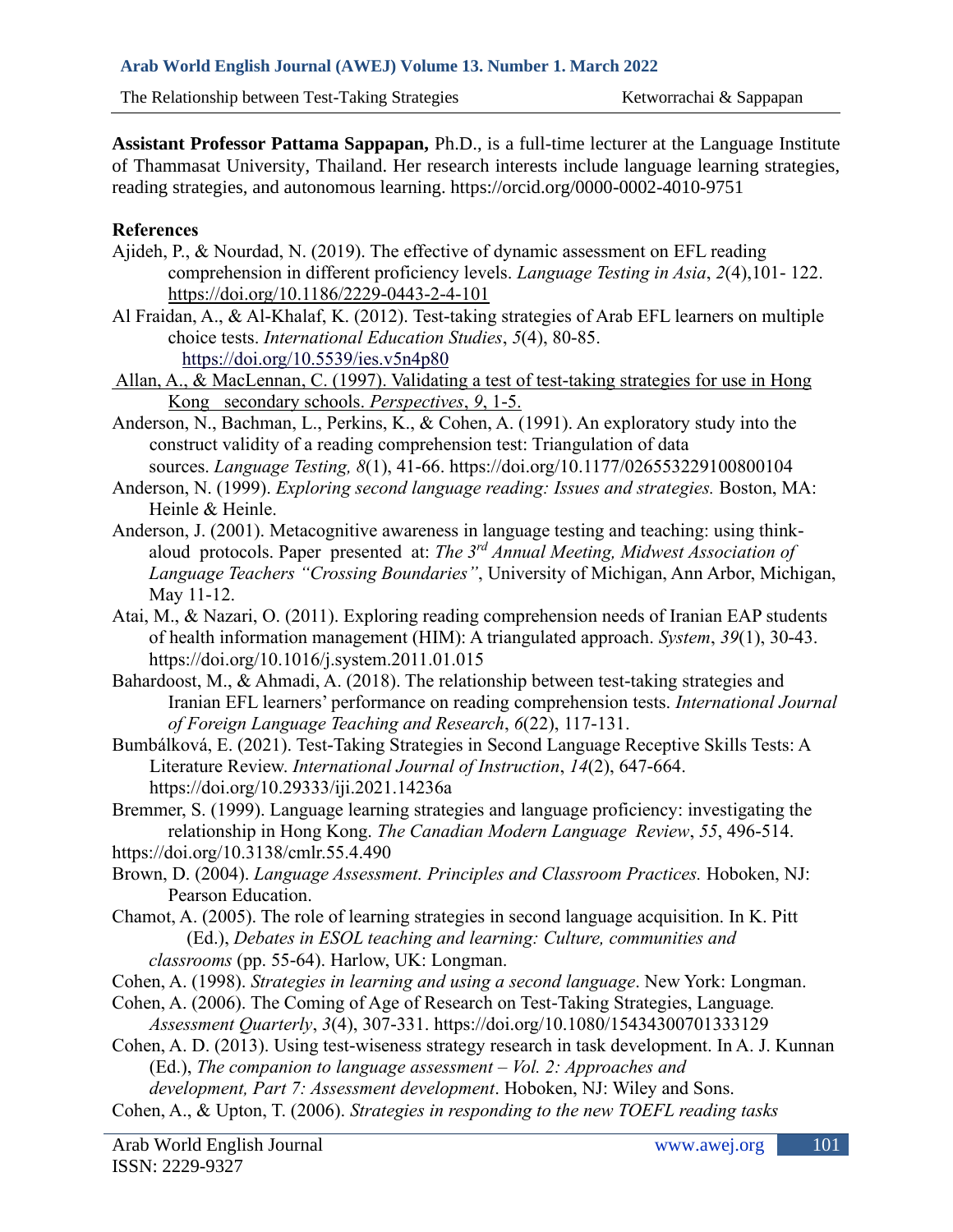(Monograph No. 33). Princeton, NJ: ETS. Retrieved from http://www.ets.org/Media/Research/ pdf/RR-06-06.pdf

- Cohen, A., & Upton, T.(2007). "I want to go back to the text": Response strategies on the reading subtest of the new TOEFL. *Language Testing*, *24*(2), 209-250. https://doi.org/10.1177/0265532207076364
- Dodeen, H. (2015). Teaching test-taking strategies: importance and techniques. *Psychology Research, 5*(2), 108-113. https://doi.org/10.17265/2159-5542/2015.02.003
- Gagne, E., Yekovich, C., & Yekovich, F. (1993). *The cognitive psychology of schooling learning*. New York: Harper Collins College.
- Ghafournia, N. (2013). The relationship between using multiple-choice test-taking strategies and general language proficiency levels. Procedia – *Social and Behavioral Science*, *70*, 90-94. https://doi.org/10.1016/j.sbspro.2013.01.043
- Guo, Q., Kim, Y.-S. G., Yang, L., & Liu, L. (2016). Does previewing answer choice options improve performance on a reading test? Reading and Writing: *An Interdisciplinary Journal*, *29*, 745-760. https://doi.org/10.1007/s11145-016-9626-z
- Hableton, R., Swaminathen., & Rogers, H. (1991). *Fundamentals of item response theory.* Sage Publications, Inc.
- Hirano, K. (2009). Research on test-taking strategies in L2 reading. *Bull. Joetsu Uni. Educ., 28*, 157-165. https://doi.org/10.18488/journal.1/2016.6.3/1.3.177.191
- Huang, H. T. D. (2016). Test-taking strategies in L2 assessment: the test of English for international communication speaking test. *SAGE Journals*. *123* (1),64-90. https://doi.org/10.1177/0031512516660699
- Kim, S., & Chon, Y. (2014). Test-taking strategies of L2 adolescent learners: three multiple-choice items and L2 proficiency. *English Teaching. 64* (1), 61-90. https://doi.org/10.15858/ENGTEA.69.1.201403.61
- Lee, J. Y. (2011). Second language reading topic familiarity and test score: test-taking strategies for multiple-choice comprehension questions dissertation. University of Iowa: Unpublished M.A. thesis.
- Nemati, A. (2016). Reading test-taking strategies: A study on Iranian EFL undergraduates.Retrieved from

[https://semanticsarchive.net/Archive/mFiMzJhZ/NematiAzadeh.pdf.](https://semanticsarchive.net/Archive/mFiMzJhZ/NematiAzadeh.pdf)

- Nikolov, M. (2006). Test-taking strategies of 12- and 13-year-old Hungarian learners of EFL: Why whales have migraines. *Language Learning*, *56*(1), 1–51.
- O'Malley, J. M., & Chamot, A. U. (1990). Learning strategies in second language acquisition. New York, NY: Cambridge University Press.
- Oranpattanachai, P. (2010). Perceived reading strategies used by Thai pre-engineering students. *ABAC Journal*, *30*(2), 26-42.
- Oxford, R. L. (1990). Language learning strategies: what every teacher should know. New York, NY: Newbury House/Harper & Row.
- Peng, Yun, "Test preparation strategies and test taking strategies use in Chinese high school students" (2005). UNLV Retrospective Theses & Dissertations. 1901. http://dx.doi.org/10.25669/ptco-3mc4
- Phakiti, A. (2003). A closer look at the relationship of cognitive and metacognitive strategy use to EFL reading comprehension test performance. *Language Testing, 20*(1)*,* 26-56. https://doi.org/10.1191/0265532203lt243oa

Pour-Mohammadi, M., & Abidin, M. (2011). Attitudes towards teaching and learning test-taking